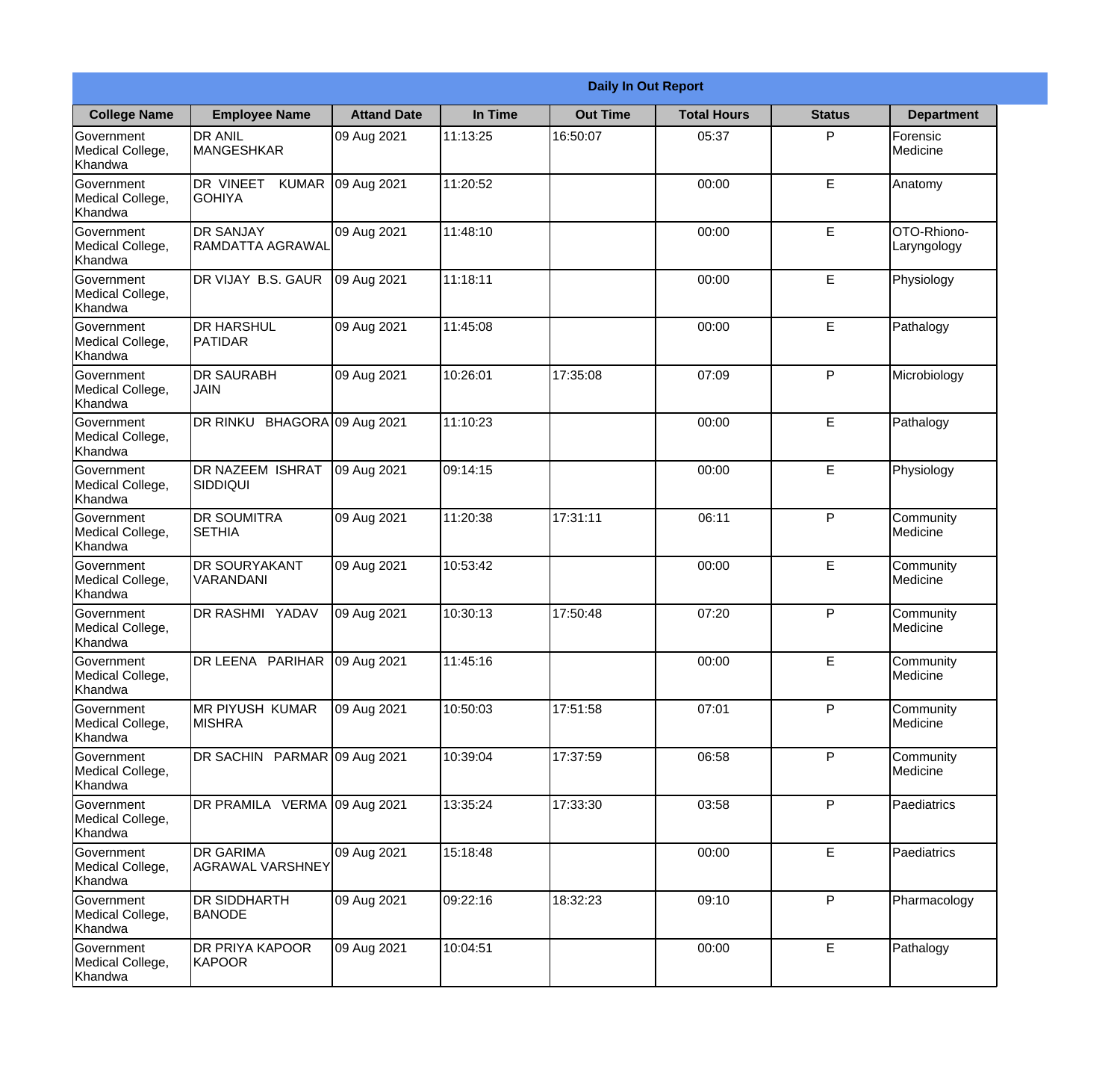| <b>Designation</b>                  | <b>Category</b>     |
|-------------------------------------|---------------------|
| Assistant Professor   Para Clinical |                     |
| Professor                           | <b>Non Clinical</b> |
| Professor                           | Clinical            |
| Associate Professor Non Clinical    |                     |
| Assistant Professor   Para Clinical |                     |
| Associate Professor   Para Clinical |                     |
| Assistant Professor   Para Clinical |                     |
| Professor                           | Non Clinical        |
| Assistant Professor   Para Clinical |                     |
| Demonstrator/Tutor   Para Clinical  |                     |
| <b>Assistant Professor</b>          | Para Clinical       |
| <b>Assistant Professor</b>          | Para Clinical       |
| Statistician                        | Para Clinical       |
| <b>Assistant Professor</b>          | Para Clinical       |
| Professor                           | Clinical            |
| Associate Professor Clinical        |                     |
| Associate Professor   Para Clinical |                     |
| Demonstrator/Tutor   Para Clinical  |                     |

## **Daily In Out Report**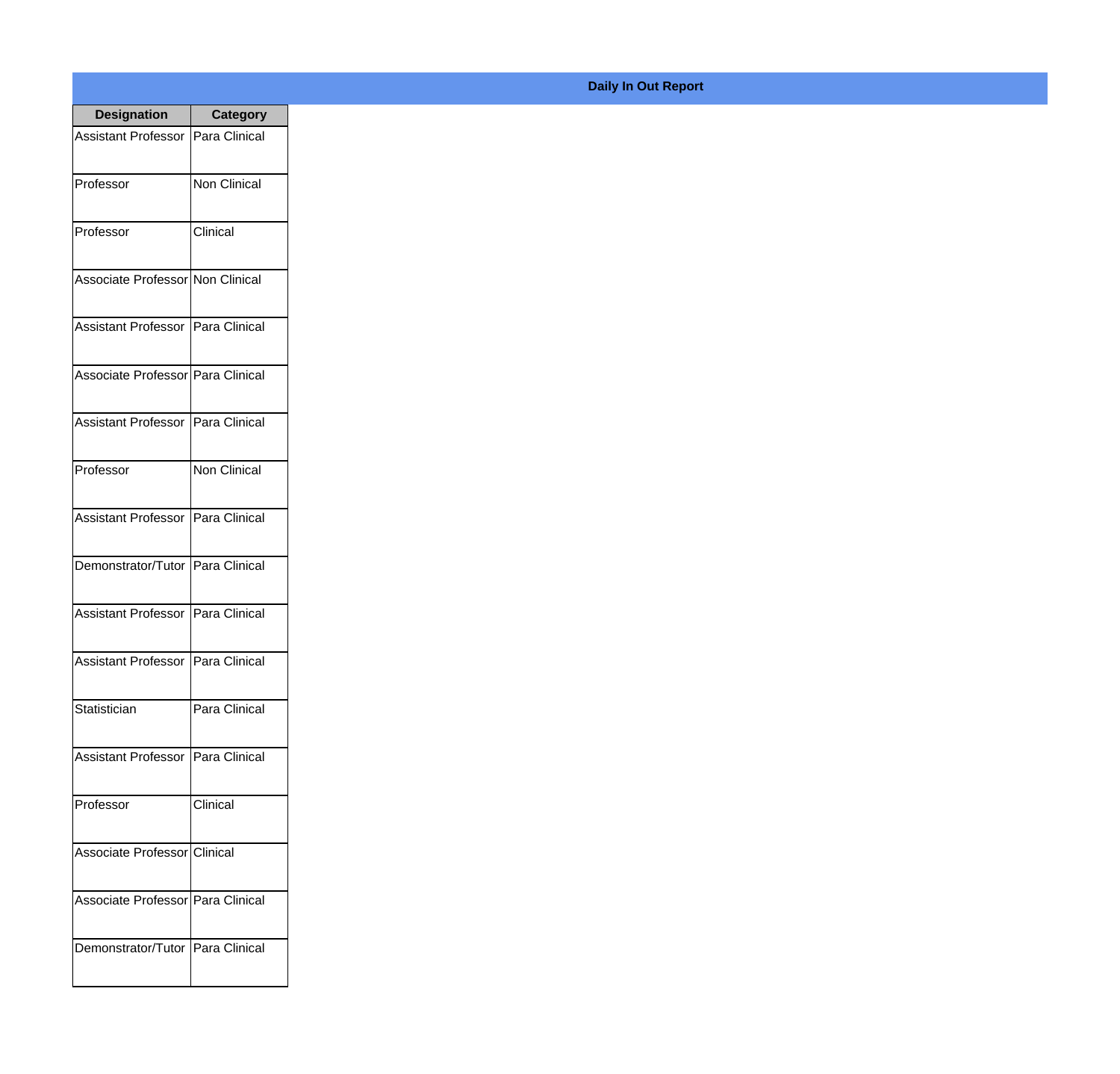|                                           |                                             |             |          |          | <b>Daily In Out Report</b> |    |                             |
|-------------------------------------------|---------------------------------------------|-------------|----------|----------|----------------------------|----|-----------------------------|
| Government<br>Medical College,<br>Khandwa | <b>DR NISHA</b><br><b>IKAITHWAS</b>         | 09 Aug 2021 | 10:32:13 | 13:30:09 | 02:58                      | P  | Psychiatry                  |
| Government<br>Medical College,<br>Khandwa | <b>DR ASHOK</b><br><b>I</b> BHAUSAHEB NAJAN | 09 Aug 2021 | 10:24:24 |          | 00:00                      | E  | Forensic<br>Medicine        |
| Government<br>Medical College,<br>Khandwa | <b>DR PRIYESH</b><br><b>MARSKOLE</b>        | 09 Aug 2021 | 12:50:55 | 17:31:01 | 04:41                      | P  | Community<br>Medicine       |
| Government<br>Medical College,<br>Khandwa | <b>DR SANGEETA</b><br><b>CHINCHOLE</b>      | 09 Aug 2021 | 10:59:15 |          | 00:00                      | E  | Physiology                  |
| Government<br>Medical College,<br>Khandwa | DR NISHA MANDLOI<br>PANWAR                  | 09 Aug 2021 | 09:56:11 | 16:19:05 | 06:23                      | P  | Obstetrics &<br>Gynaecology |
| Government<br>Medical College,<br>Khandwa | DR NANDINI DIXIT                            | 09 Aug 2021 | 13:35:42 |          | 00:00                      | E. | Paediatrics                 |
| Government<br>Medical College,<br>Khandwa | <b>DR JITENDRA</b><br><b>AHIRWAR</b>        | 09 Aug 2021 | 10:28:24 | 18:23:59 | 07:55                      | P  | Pathalogy                   |
| Government<br>Medical College,<br>Khandwa | <b>DR MUKTESHWARI</b><br><b>GUPTA</b>       | 09 Aug 2021 | 11:28:09 |          | 00:00                      | E  | Pharmacology                |
| Government<br>Medical College,<br>Khandwa | <b>DR PURTI AGARWAL</b><br>SAINI            | 09 Aug 2021 | 10:43:44 |          | 00:00                      | E  | Pathalogy                   |
| Government<br>Medical College,<br>Khandwa | DR YASHPAL RAY                              | 09 Aug 2021 | 15:55:16 |          | 00:00                      | E  | Anatomy                     |
| Government<br>Medical College,<br>Khandwa | RENU WAGHMARE                               | 09 Aug 2021 | 11:08:41 | 17:11:24 | 06:03                      | P  | Community<br>Medicine       |